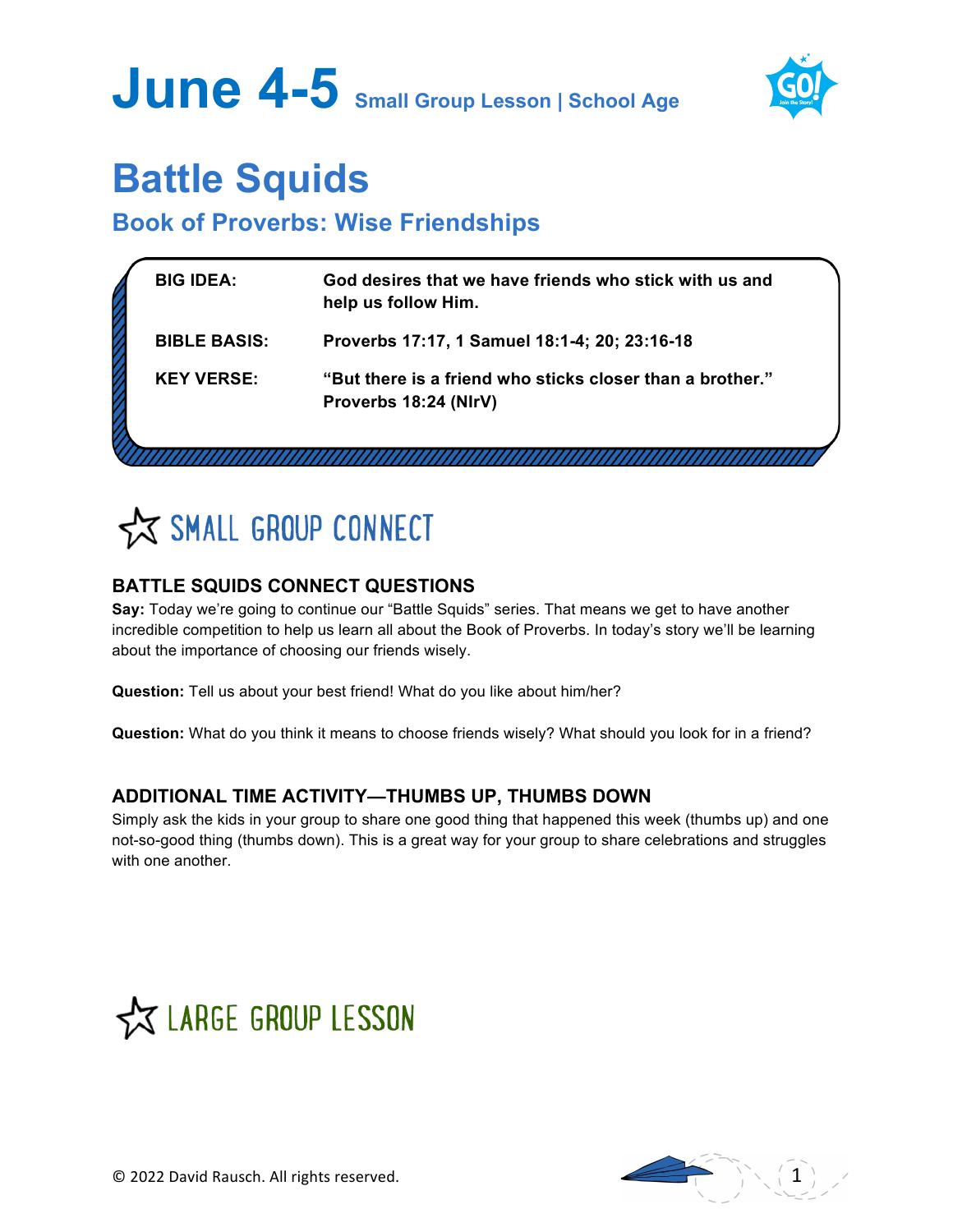



# **X SMALL GROUP ACTIVITIES**

### **STORY QUESTIONS**

#### **For Younger Kids:**

- 1. What did you find interesting about this story?
- 2. What made Jonathan a good friend?

#### **For Older Kids:**

- 1. What did you find interesting about this story?
- 2. What do you think makes David and Jonathan's friendship so special?

#### **STUCK TOGETHER** (Application Activity)

**Set-up:** Using tape, create a starting line for your three-legged-race. Only one pair of kids will go at a time. Print out the question cards and spread them out face down on the floor a fair distance from the starting line.

**Say:** Today we saw how God wants us to have friends who stick with us and help us follow Him. We're going to get stuck together and play a game to help us figure out how to do this!

**Directions**: Tell kids to get in pairs. Choose a pair to go first. Standing side by side, have the kids tie their legs together so they can run a "three-legged race." (For younger kids, leaders should be prepared to assist the kids with the tying.) Tell the pair to stand at the starting line. When you say "go," have the pair race to the question cards, pick one up, and race back. Use a stopwatch or smartphone to time how long it takes the pair, and then record their time. Remind kids that they have to "stick together" to do well in this race! When they return, let the pair who retrieved the card answer the question first, but then open it up to the rest of the group. Repeat until everyone has had a turn or all of the cards have been used. In the end, announce which pair of kids was the fastest.

#### **Questions:**

- Tell me a way that God can help friends stick together.
- Tell us about a time a friend stuck by you. How did that affect your friendship?
- Tell us about a time a friend did not stick by you. How did that affect your friendship?
- How can friends help us to follow God more?
- How can friends lead us away from following God?
- Why do you think God cares so much about your friendships?
- Tell us one way you are going to be a better friend to someone this week.

#### **SAY IT IF…** (Bible Memorization Activity)

**Directions:** Place the Bible verse sign in the middle of the group and read it carefully with your kids several times so they can begin to memorize it. When everyone is ready, turn the sign over so they can no longer read it. Today's Bible verse says:

#### **"But there is a friend who sticks closer than a brother." Proverbs 18:24**